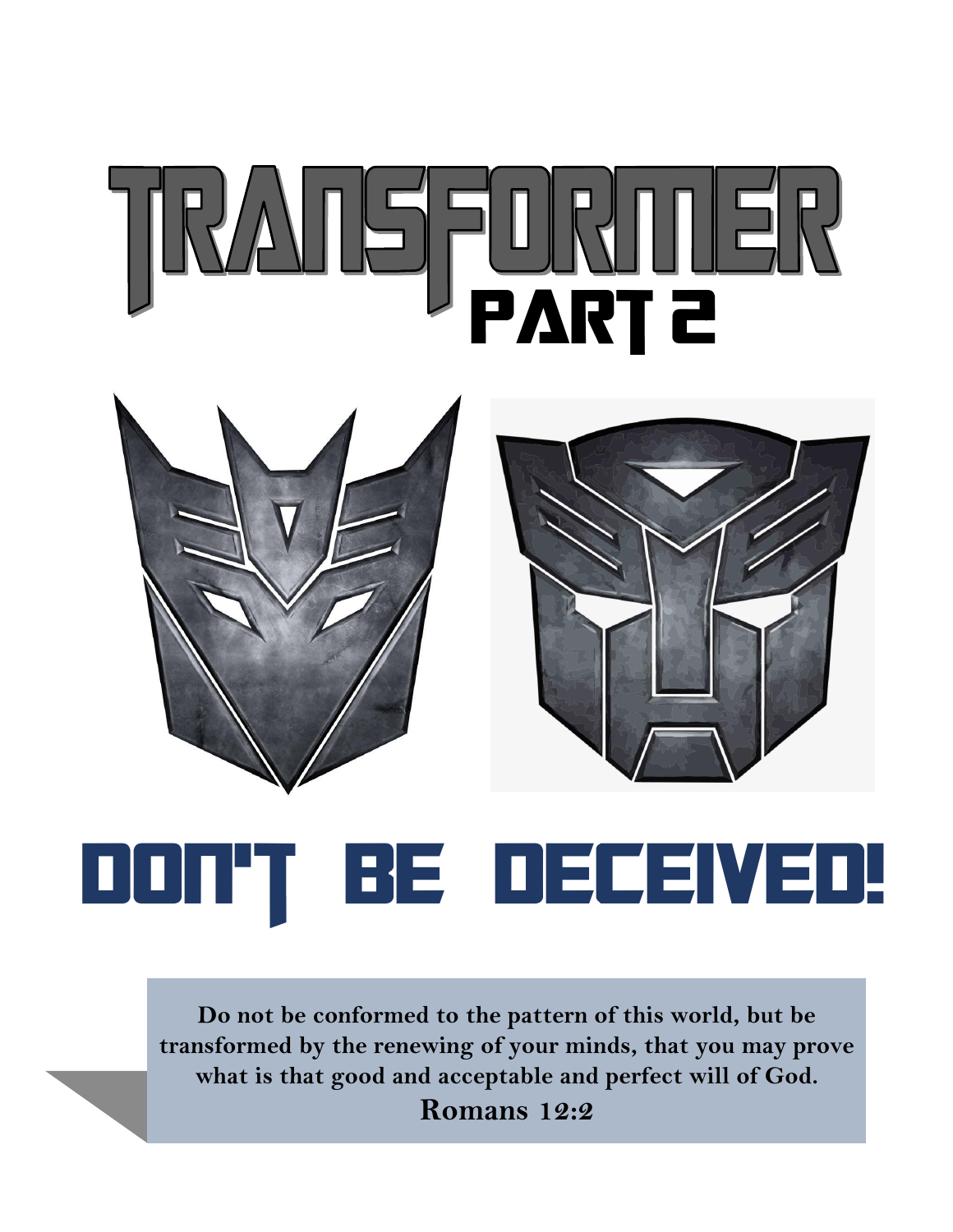### **Money & Materialism**



The Holy Spirit is the best financial advisor you could ever have! The counsel He gives about money and material things in the word of God goes totally against the ways of the world. Let's talk about what to do and what NOT to do with money...

- **Don't worship it! (Matthew 6:24)** Never let money become your master! Yes, we have to work to earn money, but make sure you're also making your money work for you. Live within your means and don't let money lord over you!
- **Don't fall in love with it! (1 Timothy 6:6-10)** Money itself isn't a bad thing; it's the LOVE of money that leads to evil. They say love will make you do some crazy things, but selling your soul shouldn't be one of them! Don't compromise your values, principles, or morals for something that will eventually fade away or spoil. **Ecclesiastes 5:10** tells us that whoever loves money never has enough; whoever loves wealth is never **satisfied** with their income. **Hebrews 13:5** tell us to not only to keep ourselves from the love of money, but to be **content**  with what we have. Don't let the love of money pull you away from the ones you love or from the God who loves you. Remember: you are priceless, and your soul isn't for sale. You are His prized possession!
- **Don't be greedy...be generous! (Luke 12:15)** Make sure you bless others when God blesses you. We hear a lot about what not to do with our money, but here**'**s a powerful principle from the scriptures for what to do with your wealth: you're blessed when you're generous **(Proverbs 22:9 & 28:22)**.
- **Make it honestly, not by any means necessary! (Proverbs 13:11)** Making an honest living means abiding by the rules even when you don't like them all **(Romans 13:1-7)**, paying your taxes, and not hurting anyone to get this money. It means making sure what you do is legit and not illegal. Don't be a schemer or a scammer! **(Luke 3:14)** It's okay to start at the bottom and work your way up. Saving adds up when you're truly "saving UP" **(Matthew 6:19-21)**.
- **Invest it! (Proverbs 3:9-10)** These two verses tell us how to wisely invest our wealth, starting by honoring the Lord with our firstfruits. Learn to give God the best, not just the rest! He promises to provide a tremendous return on your investment **(2 Corinthians 9:6-8)**.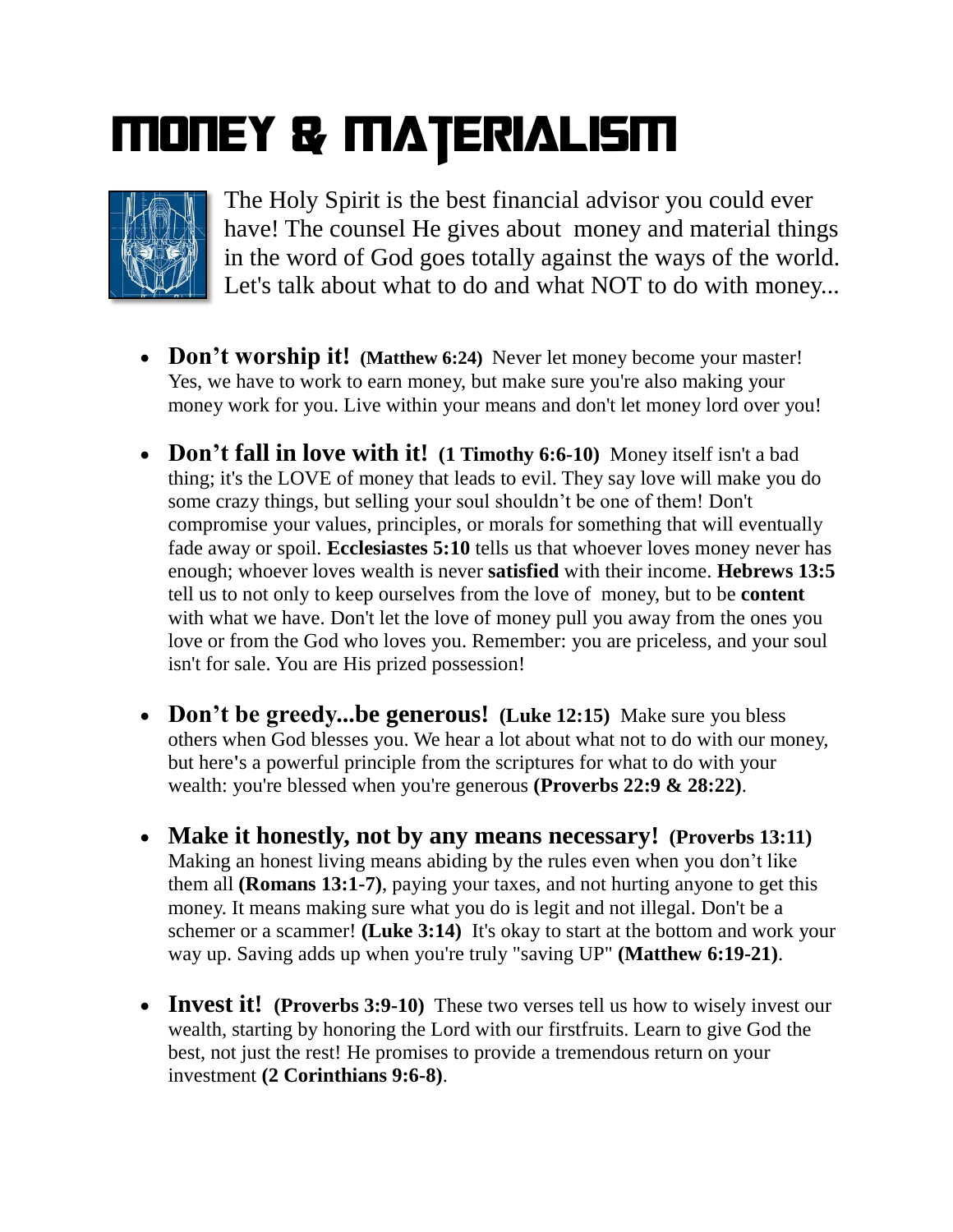Always remember that there is such a thing as "good debt"—the debt of love. **(Roman 13:8)** We will always owe one another LOVE! This scripture is two-fold, because in order to owe someone something, first someone had to loan or give you something. Pay back what's been given to you. We are in debt to God for the sacrifice of His only begotten Son, and all He has asked in return is LOVE! **(John 13:34-35)**

And don't ever forget that **LESS is MORE! (Psalm 37:16-17)** The world has conditioned us to believe that the more you have the more blessed you are and that you're better than the person whom has less, but that's not necessarily true. If you have God you automatically have more! The power of the wicked will be BROKEN! It's not a sin to be rich, but it is a sin to be wicked with your wealth. **1 Timothy 6:17-19** tells us how to conduct ourselves if we have an abundance of earthly blessings. Yes, Christians can be rich, but our greatest wealth should always be the treasure we have in heaven.

## **Race & Ethnicity**



The enemy wants to deceive us into destroying ourselves through division. Racism is defined as prejudice, discrimination, or antagonism directed against someone of a different race based on the belief that one's own is superior.

This leads to hatred, fear, and inhumane treatment toward someone because of the nation they're from or the color of their skin.

#### **Putting our differences aside (Romans 10:12)**

Once we put our differences aside, we will see we're more similar (inside) than we thought. We all face *adversity*, and we all stand in need of God's *grace* and *mercy*! We all have *sinned* and we all fall short of the glory of God! We were all **created** in the image of the One who made us! The fact of the matter is you're no better than me, and I'm no better than you. We must stop fighting because of who our *forefathers* were and come together because of who our *Heavenly Father* is!

#### **No room to judge, but a vacancy for love (Romans 2:1-4)**

Be very cautious to not put people in categories, especially when you don't know their stories! Stereotypes are nothing more than assumptions, and assumptions have done a lot of damage to people's lives. Don't allow someone's zip code to define them in your eyes. Just because someone may come from a broken home doesn't mean that they're broken.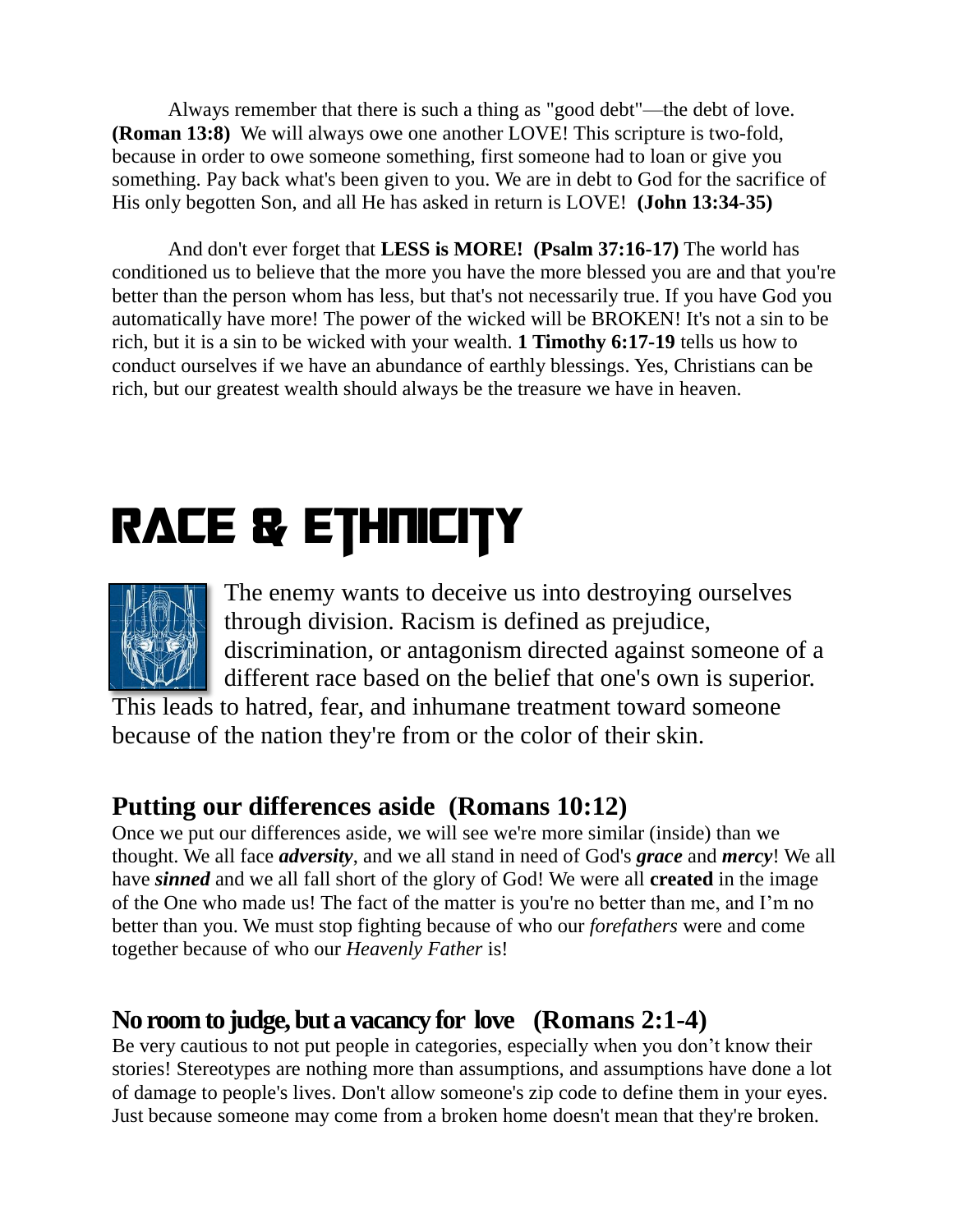Just because someone was raised in a poor neighbor doesn't make them poor. **Proverbs 14:31 & 17:5** tell us that when you oppress or mock others because of their economic status, you are, in fact, insulting God! We also must not assume just because someone is rich that they have no problems. They could have gotten everything they wanted in life, but never received what they truly needed. Instead of judging one another, let's listen to each other's stories, understand each other's struggles, and love each other continuously throughout this journey of life!

#### **God doesn't show favoritism (Romans 2:11)**

**Galatians 3:26-29** reminds us that all who have been baptized into Christ are CHILDREN of God. This means that we are all BROTHERS and SISTERS who all share the same FATHER. As His children, we're all clothed in Christ and He doesn't love one race or gender (male or female) more than the other. The only thing we should see in our diversity and our differences is how powerful and creative our God is, and that should draw us closer together, not push us further apart. None of us chose our skin complexion; it was something we inherited. That's why it makes no sense to judge one another based on something we had no control over. When it comes to heaven, you're not getting in just because of the color of your skin. The only real question is, *"What have you been doing within the skin He's put you in?"* We are ONE in Christ, and nothing should be allowed to divide us!

## **Sexuality & Gender**



The rainbow has been given as a sign from God to never destroy the world by water again, but the world is using it to represent the diversity of the LGBTQ community and the spectrum of human sexuality and gender. In all actuality,

every time we see a rainbow, it should remind us of the promises that God has made to His people, and the power that He has to keep those promises **(Genesis 9:13-17)**.

#### **Don't do what is detestable to God! (Leviticus 18:22, 20:13)**

If you told someone not to do something because you hate it, and they did it anyway, how would that make you feel? Now magnify that feeling and imagine how God must feel when HE *tells* us not to do something, and we do it anyway. This is a command, not a suggestion!